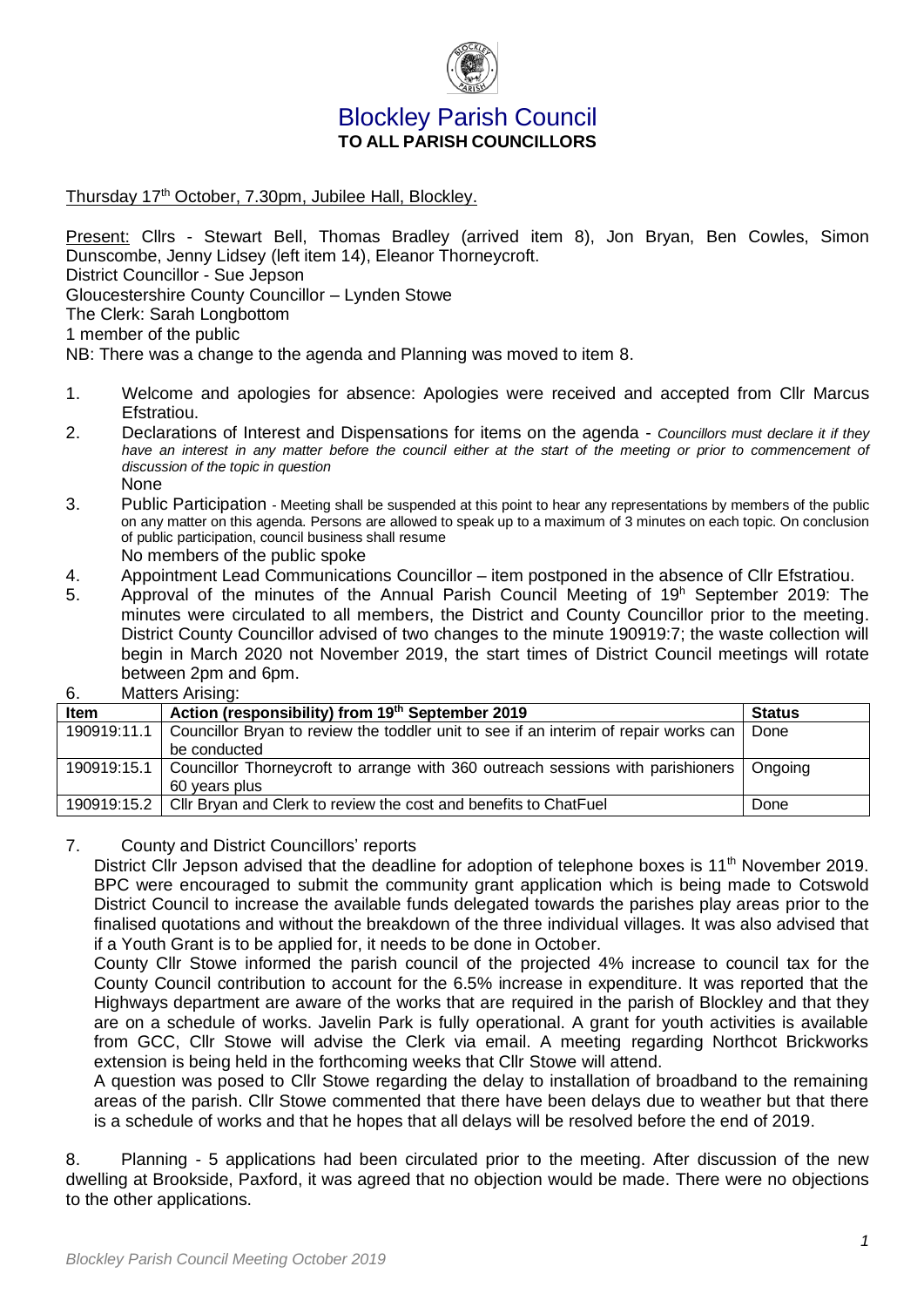Councillors were updated that there has still not been an application submitted for Wallands Barn. Councillors were advised that the architect for Northwick Barn has asked if any councillors wish to conduct a further site visit following the objection that was made by the parish council.

9. Finance:

9.1 Finance Report for Sept  $18<sup>th</sup>$  – October  $14<sup>th</sup>$  2019, circulated prior to the meeting Current Account Balance: £137,364.59 Instant Access Account Balance: £99,562.62 **Total £236,927.21**

Councillors unanimously approved the account balances and the bank reconciliation was signed by the Chairman.

The contracted number of grass cutting has been completed, an additional grass cut to all large areas was agreed unanimously at a cost of £1,500 + VAT.

It was agreed by a majority vote that the broken bench at the war memorial in Blockley needs to be removed before the Remembrance Service on the 10<sup>th</sup> November 2019 and a new metal bench the same as the bench further along next to the bus shelter needs to be sourced by the Clerk.

Following the tree survey earlier in the year, receipt of quotations to priority tree works across the parish have been collated and Cllr Bryan listed work that he proposed to be completed this year, work to the value of £1,965 + VAT was approved unanimously. The Clerk is to assess what planning permission is required to conduct the work to the tree in the churchyard and the two trees in Aston Magna as they are within conservation areas. None of the trees have Tree Protection Orders.

| Location                | <b>Tree</b>      | Fell/Maintain   | <b>Details</b>                                                                                                        | <b>Net Cost</b> |
|-------------------------|------------------|-----------------|-----------------------------------------------------------------------------------------------------------------------|-----------------|
|                         | <b>Number</b>    |                 |                                                                                                                       |                 |
| Cemetery                | <b>S3</b>        | Fell            | Fell elder that is leaning over the wall to ground<br>level, treat with EcoPlugs (slow-release glyphosate).           | £102.00         |
| <b>Cemetery</b>         | <b>T51</b>       | <b>Maintain</b> | Cut back and remove stems leaning across pathway<br>from ash tree                                                     | £495.00         |
| <b>Churchill Close</b>  | T74              | <b>Maintain</b> | Cut Lifesaver ring from Ivy growing on crab apple<br>tree within boundary hedge of bowling green                      | £ 75.00         |
| Churchyard              | (T100)           | Fell            | Fell dead hazel tree opposite T100 to ground level<br>(not numbered)                                                  | £175.00         |
| Churchyard              | <b>T75</b>       | <b>Maintain</b> | Lift crown of leaning yew tree on south side, reduce<br>significantly to prevent uprooting                            | £495.00         |
| Draycott/Wydelands T120 |                  | <b>Maintain</b> | Remove bottom limb and small dead branches from<br>purple plumb, reshape where necessary                              | £ 95.00         |
| Draycott/Wydelands      | T137             | <b>Maintain</b> | Reduce eastern side of purple plumb, removing<br>deadwood from within the south face                                  | £ 95.00         |
| Draycott/Wydelands      | T129-<br>T134    | <b>Maintain</b> | Lift crowns of purple plums and hitebeams cutting<br>back from pathway. Trim side shoots from pink<br>hawthorn (T129) | £195.00         |
| <b>Aston Magna</b>      | T <sub>149</sub> | Fell            | Fell horse chestnut that has bacterial canker to<br>ground level                                                      | £ 95.00         |
| <b>Aston Magna</b>      | T150             | Fell            | To fell dead cherry tree to ground level                                                                              | £ 47.50         |
| <b>Aston Magna</b>      | T153             | <b>Maintain</b> | Lift crown of flowering cherry tree, removing upper<br>stem rebalancing tree                                          | £ 95.00         |

9.2 Review of Expenditure from Sept 17<sup>th</sup> - Oct 9<sup>th</sup> 2019, all expenditure approved, see Appendix 1.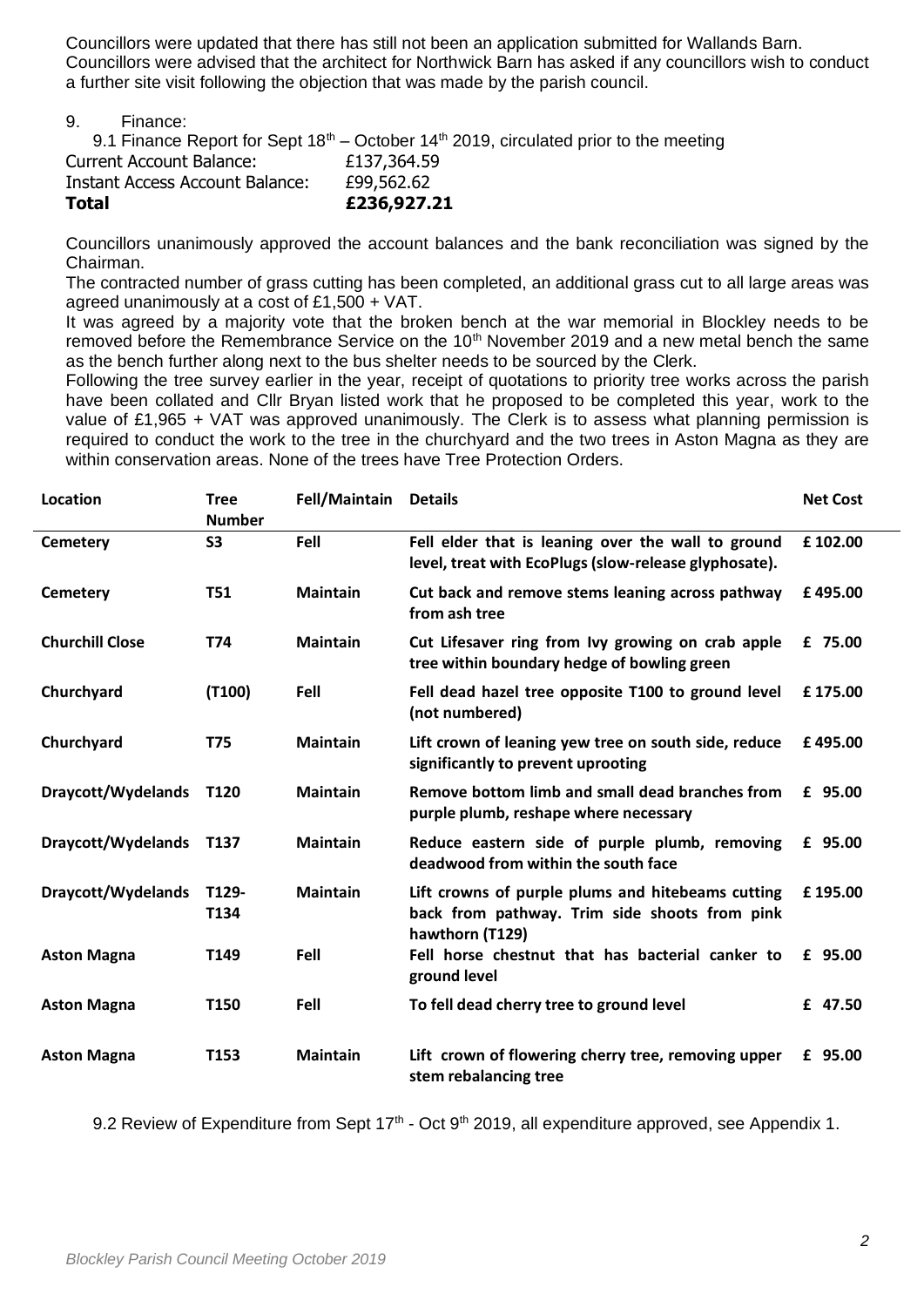10. Communications – Cllr Efstratiou circulated a communication plan ahead of the meeting. A budget of £1,000 for a revised website, host and repository system was proposed, seconded and approved unanimously. Quotations are being collated.

- 11. Electronic file sharing and storage after discussion it was decided that BPC do not want to deter potential councillors from joining the council, further consideration is required.
- 12. Play areas:
	- 12.1 Update by Cllr Eleanor Thorneycroft additional quotations are being acquired. Equipment at the Wydelands area in Draycott were reviewed, to optimise the space and ensure longevity of the equipment a budget of £7,000 was proposed, seconded and agreed by majority. The clerk is to instruct the Maintenance Officer to cut the hedge back to maximise the play area space. Cllr Thorneycroft advised a 6-week lead time and that installation will be in the new year.
	- 12.2 Community Grant update A councillor commented that they felt that the grant application should have been submitted by now; a further councillor informed all councillors that they have spoken to Joseph Walker, Community Partnerships Officer, who informed them that although the deadline has passed, applications will still be considered and that he is aware that financial data to support the application is still being sought.

13. Speed watch – Cllr Lidsey updated councillors that training has started. Further promotion of speed watch is required through the website, noticeboards and PC Facebook page seeking more volunteers.

14. Youth – The monthly report by CMAS was circulated prior to the meeting. It was reported that the young people attending the youth group are pleased with the new games table which is now in place. The SLA for Jan to Mar has been received, it's £2,700, £900 per month, an increase of £178 per month, (+24.6%). This 3 month interim period was agreed and next year the SLA will run from April 2020 to March 2021, it will be reviewed within the 2020/21 budget proposal.

15. Burials/Cemetery – The Clerk confirmed that the cemetery is outside of a conservation area so no permission to tree works approved by councillors in September is required. Councillors were updated that the approved works to the path in the lower cemetery would be conducted

before the end of the month. Work continues in formatting the large Excel burial register.

- 16. Green Parish Plan Prior to the meeting councillors met with Barbara Pond (GRCC) to listen about parish plans. It was agreed that as 6 out of the 8 councillors have served less than a year on the parish council, that the 2010 parish plan, which is on the parish website, would be read by all councillors and as the councillors become more established strategies can be formed.
- 17. Community spirit and raising funds Councillors agreed that a community project is required; several ideas were discussed. It was agreed that Cllr Dunscombe would arrange for a meeting with Richard Weller who has experience at running community events.
- 18. St Georges Hall Cllr Bradley updated councillors that he had been informed that he had been listed as a trustee without his permission and it was a breach of GDPR that his personal details were passed to the Charity Commission. New solicitors have been instructed and have confirmed that BPC is the corporate trustee, the solicitor is seeking further confirmation of the addendum made in 2004. A councillor remarked that the hall is an asset to the parish and that they are relieved that the legal relationship and responsibilities are being established.
- 19. Clerk's update and correspondence
	- A log of correspondence between the clerk and residents of the parish was circulated during the meeting.
	- Budget training by GAPTC completed on 16th Oct, follow up meeting planned with Cllr Dunscombe, lead Finance Cllr, Tuesday 22nd Oct.
	- School grant, grants were suspended due to wall rebuild. Councillors agreed by majority not to reissue grants this year and review within the 20/21 budget. Councillors discussed the possibility of doing a community project with Blockley School to raise funds.